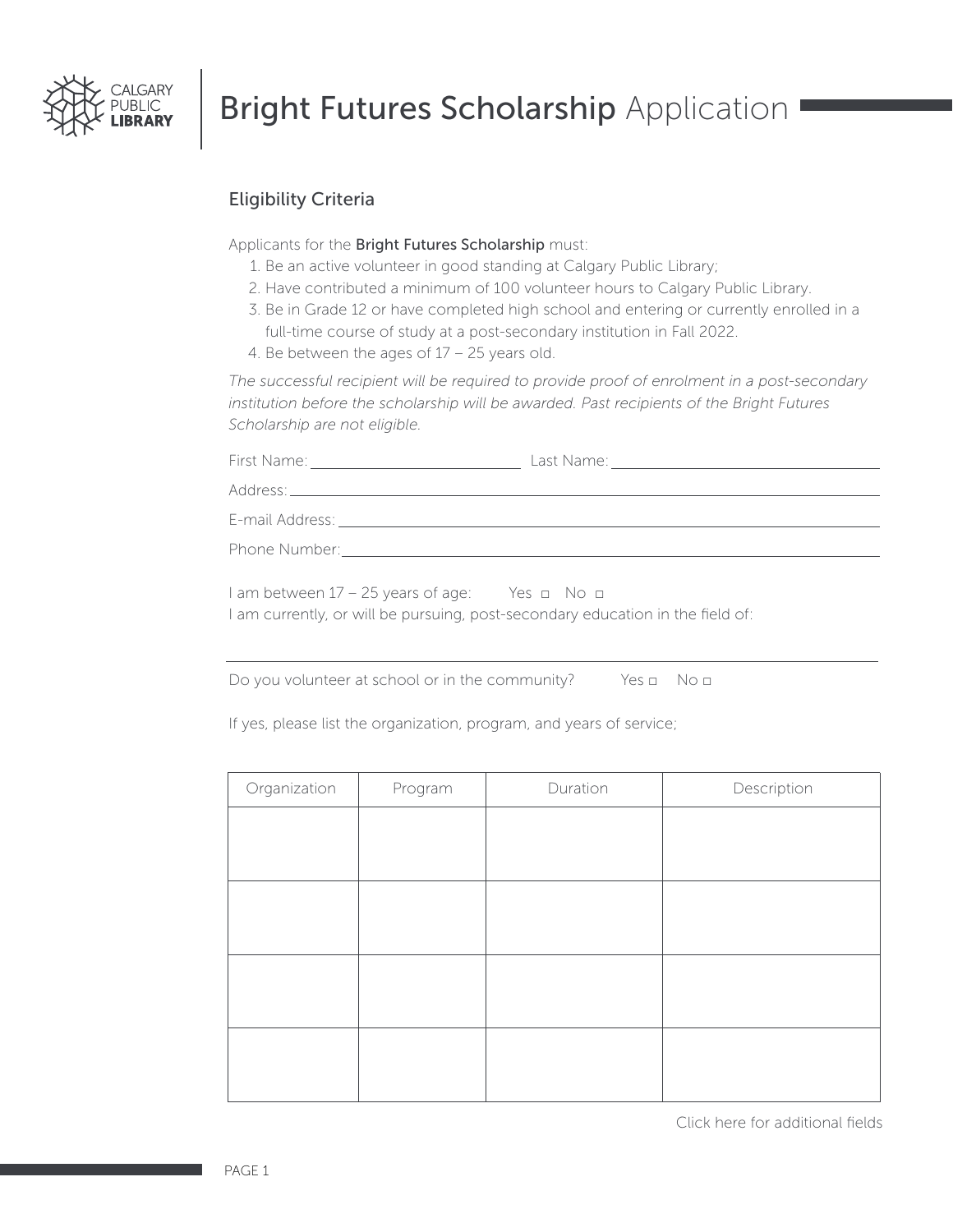

## **Bright Futures Scholarship Application**

#### Application Essay

Applicants for the **Bright Futures Scholarship** are required to submit an essay of up to 1,000 words addressing the following questions:

- How have you demonstrated commitment, enthusiasm, and initiative as a Calgary Public Library volunteer?
- How has volunteering at Calgary Public Library made a difference in your life?
- How has volunteering improved the life of those your volunteer efforts support?
- How will you continue to volunteer to improve the quality of life of the community at large?

#### Supporting Documents

In addition to the applicant information and application essay, applicants must submit the following documents:

- A resumé;
- Up to three reference letters, with comments on your character and leadership skills from community members, such as but not limited to a: teacher, professor, coach, employer, colleague or other volunteer organizations. Please note that references from relatives will not be considered.

#### Checklist for Applicants

To review, applicants must submit the following documents in order to be considered for the Bright Futures Scholarship:

- Completed application form
- Application essay
- Resumé
- Reference letters

#### Deadline for Application Submission

The application and supporting documents must be received by 9:00 pm, Sunday, May 29, 2022 Applications should be submitted via email to: volunteers@calgarylibrary.ca

#### Subject: Bright Futures Scholarship Application

I have provided all details required and I confirm that the information provided in this application is, to the best of my knowledge, true and correct. I will notify Calgary Public Library of any changes in my circumstances without delay. I understand that false information will invalidate this application.